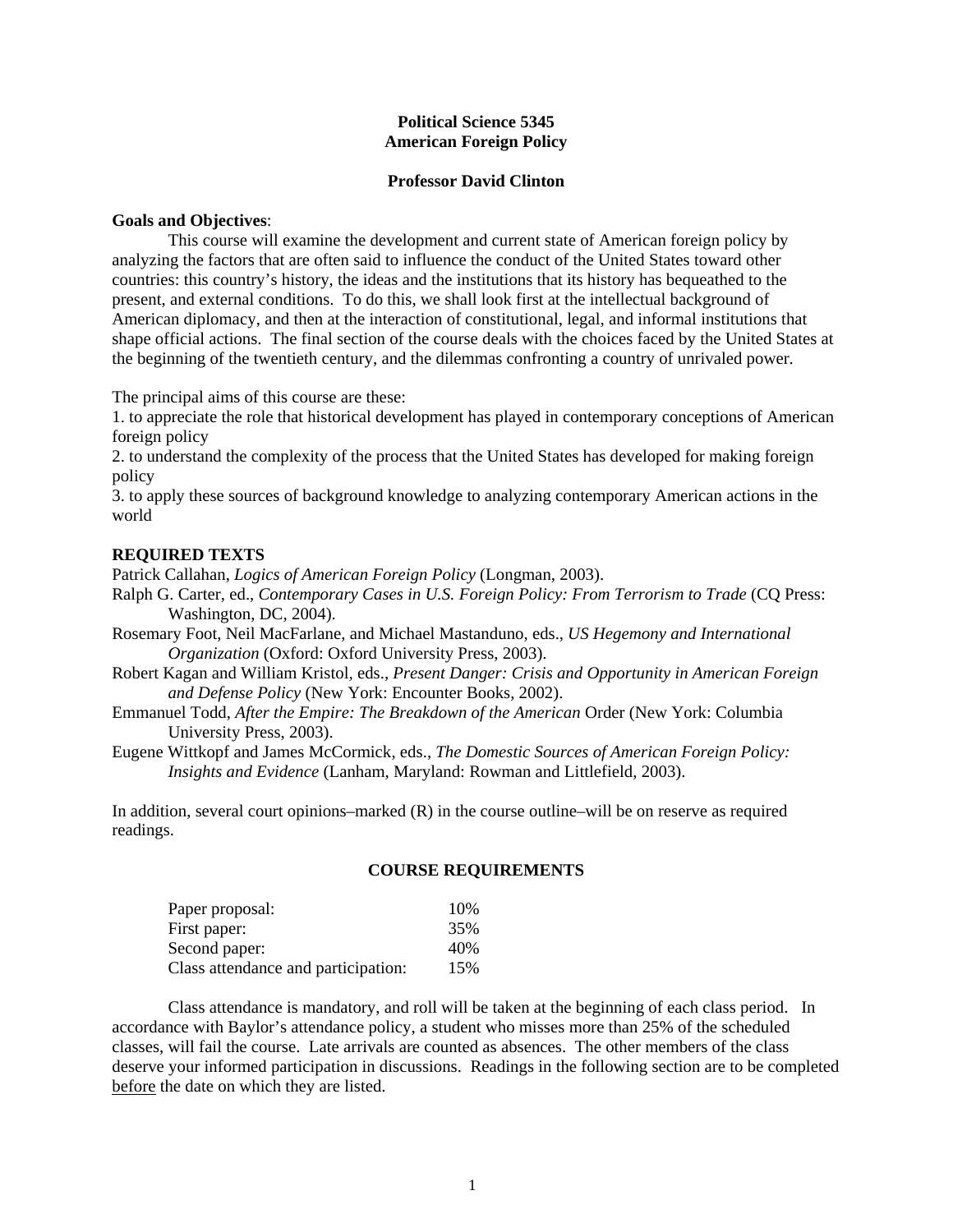Grading Scale:

| $95-100\% = A$ $91-94\% = A$    | $87-90\% = B + 84-86\% = B$ |          | $81 - 83\% = B$ |
|---------------------------------|-----------------------------|----------|-----------------|
| $77 - 80\% = C + 74 - 76\% = C$ | $71 - 73\% = C$             | 60-69%=D | $0 - 59 = F$    |

 Papers: In your papers you are to do for one current issue what the class as a whole is doing for the entirety of American foreign policy: look at the different influences acting on the policy-making process. The range of issues open to you is very wide, as long as you choose a topic that is currently on the United States' foreign policy agenda (not a historical topic). You may choose a topic relating to a specific region or country. Or you may address some issue that touches a number of countries. In any case, you should choose a topic that is broad enough for you to find plenty of material on it, without being so broad that it loses focus or is too ambitious for you to complete it in the allotted time. You are to submit to me a written proposal of one full double-spaced page, describing the suggested topic and your approach to it, with a second page containing a preliminary list of at least seven specific sources, of which at least three must be non-internet sources.

 The first paper is to be ten pages (plus notes) and the second fifteen pages (plus notes) for undergraduates. The first paper is to be fifteen pages (plus notes) and the second twenty pages (plus notes) for graduate students. The two papers will deal with different facets of the same topic. In the first, you will answer the question, "Why is this issue important to the United States?" That is, what does the United States want, need, or have to fear on this issue or from this country? Who are the other international players, and why does this country have to respond to them? In the second paper, you answer two questions. The first is this: "Inside the United States, who has influence in shaping American policy on this issue, and what are the goals of those with this influence?" In other words, what domestic players shape American policy on your issue? What are their preferences? The second question is this: "What do you recommend as a policy for the United States government to follow on the issue?" You will demonstrate why the policy you advocate is compatible with both the foreign and the domestic forces you have discussed in both papers.

 Your grade will be determined both by the quality of your argument and by the thoroughness of your research and the quality of your sources. You will avoid the weekly news magazines and search the newspaper of national circulation (*New York Times, Washington Post, Wall Street Journal,* or *Christian Science Monitor*, for example), the journals of opinion (*New Republic, National Review, Nation, Commentary, Foreign Affairs, Foreign Policy*, among others), and the scholarly journals (*Orbis, International Security,* or *International Organization*, for instance), as well as books on your subject. You will also need to become familiar with the Government Documents resources at the library. No other government in the world makes available to the public so much information so quickly as the United States. Each paper must use at least three government documents among its sources.

# **COURSE OUTLINE**

| Date       | Topic                                             | Readings                     |
|------------|---------------------------------------------------|------------------------------|
| Week one   | Introduction                                      |                              |
|            | Part I: The Background of American Foreign Policy |                              |
| Week two   | The Founding through the Early Twentieth Century  |                              |
|            |                                                   | Callahan, vii-10, 29-112     |
| Week three | The Cold War                                      | Callahan, 11-28, 113-131;    |
|            |                                                   | Wittkopf and McCormick, 259- |
|            |                                                   | 70                           |